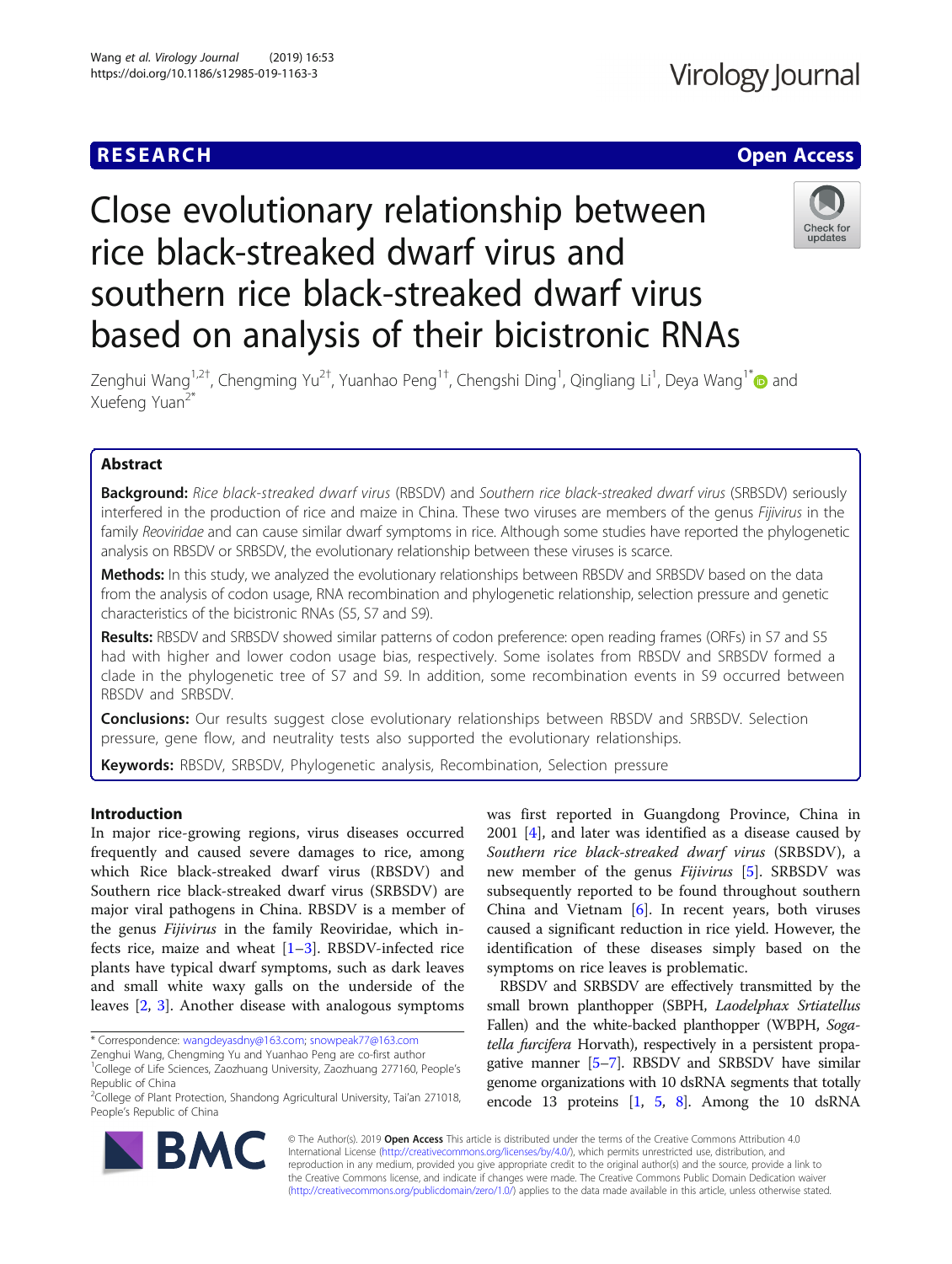<span id="page-1-0"></span>segments, the dsRNA S5, S7 and S9 are comprised of two open reading frames (ORFs) that encode for two proteins. It is suggested that the expression of the second protein encoded by the bicistronic RNAs is strictly regulated. P7–1 can cause male sterility due to non-dehiscent anthers in Arabidopsis [[9](#page-8-0)]. P7–2 can interact with SKP1, a core subunit of SCF ubiquitin ligase [\[10\]](#page-8-0). P9–1 may participate in the processes of viroplasma nucleation and virus morphogenesis through the recruitment of P6 [\[11\]](#page-8-0). Although some studies have reported the phylogenetic analysis on RBSDV or SRBSDV [\[12](#page-8-0)–[14\]](#page-8-0), the evolutionary relationship between RBSDV and SRBSDV is scarce. In this study, we accessed the evolutionary relationship between RBSDV and SRBSDV using on the data the analysis of codon usage, RNA recombination and phylogenetic relationship, selection pressure and genetic characteristic of bicistronic RNAs (S5, S7 and S9) (Fig. 1). By analyzing the bicistronic RNAs (S5, S7 and S9) in RBSDV and SRBSDV, we identified the evolutionary relationships between the viruses, and potentially discovered some information of gene expression and regulation. (For the abbreviations, refer to Table 1).

# Results

# Analysis of codon usage bias based on ORFs of S5, S7 and S9 in RBSDV and SRBSDV

Using DnaSP 5.0, codon usage bias analysis was performed on ORFs of S5, S7 and S9 in both RBSDV and SRBSDV. When the gene was highly expressed, the gene had high codon bias with the low effective number of codons (ENC) value. Data from RBSDV and SRBSDV showed that ORFs in S5 had higher ENC, and ORFs in S7 had lower ENC (Table [2\)](#page-2-0). For RBSDV, ORF7–2 had the lowest ENC (39.958), and ORF5–2 had the highest ENC (55.334). For SRBSDV, ORF7–1 has lowest ENC (41.394) and ORF5–1 had highest ENC (51.455) (Table 1). Codon bias index (CBI) showed the pattern of negative

Table 1 List of abbreviations

| Abbreviations    | Unabbreviated Form                       |
|------------------|------------------------------------------|
| <b>RBSDV</b>     | Rice black-streaked dwarf virus          |
| <b>SRBSDV</b>    | Southern rice black-streaked dwarf virus |
| ORES             | Open reading frames                      |
| <b>FNC</b>       | Effective number of codons               |
| CBI.             | Codon bias index                         |
| GC3 <sub>5</sub> | $G + C$ content at third position        |
| GC <sub>c</sub>  | $G + C$ content at coding positions      |
| <b>SBPH</b>      | Small brown planthopper                  |
| <b>WBPH</b>      | White-backed planthopper                 |
| <i>RSCU</i>      | Relative synonymous codon usage          |
| RDP4             | Recombination Detection Program version  |

correlation with ENC. Both ENC and CBI suggested that ORFs in S7 of RBSDV and SRBSDV has relatively higher codon usage bias, while ORFs in S5 of RBSDV and SRBSDV had relatively lower codon usage bias (Table [2](#page-2-0)). In addition, data for  $GCS<sub>S</sub>$  and  $GCC<sub>C</sub>$  had shown that  $G +$ C content was low in all analyzed ORFs.

For determining the optimal codons used in all ORFs, the average relative synonymous codon usage (RSCU) value was determined (Additional file [1](#page-7-0): Table S1). GUA (V) in  $S7-1$ , GAA (E) /GAG (E) in S7–2 of SRBSDV as well as GGC (G)/ GGG (G) in S5–2 of RBSDV, and UGG in ORFs of S5/S7 in RBSDV and SRBSDV showed no codon usage bias, except AUG (M) (Additional file [1:](#page-7-0) Table S1). In addition, the majority of optimal codons with RSCU values approximately equal to 1 end with U or A, indicating that the codon usage in RBSDV and SRBSDV was biased towards synonymous codons. In addition,we produced a graphical heat map for showing the codon usage in the coding region (Fig. [2](#page-2-0)).

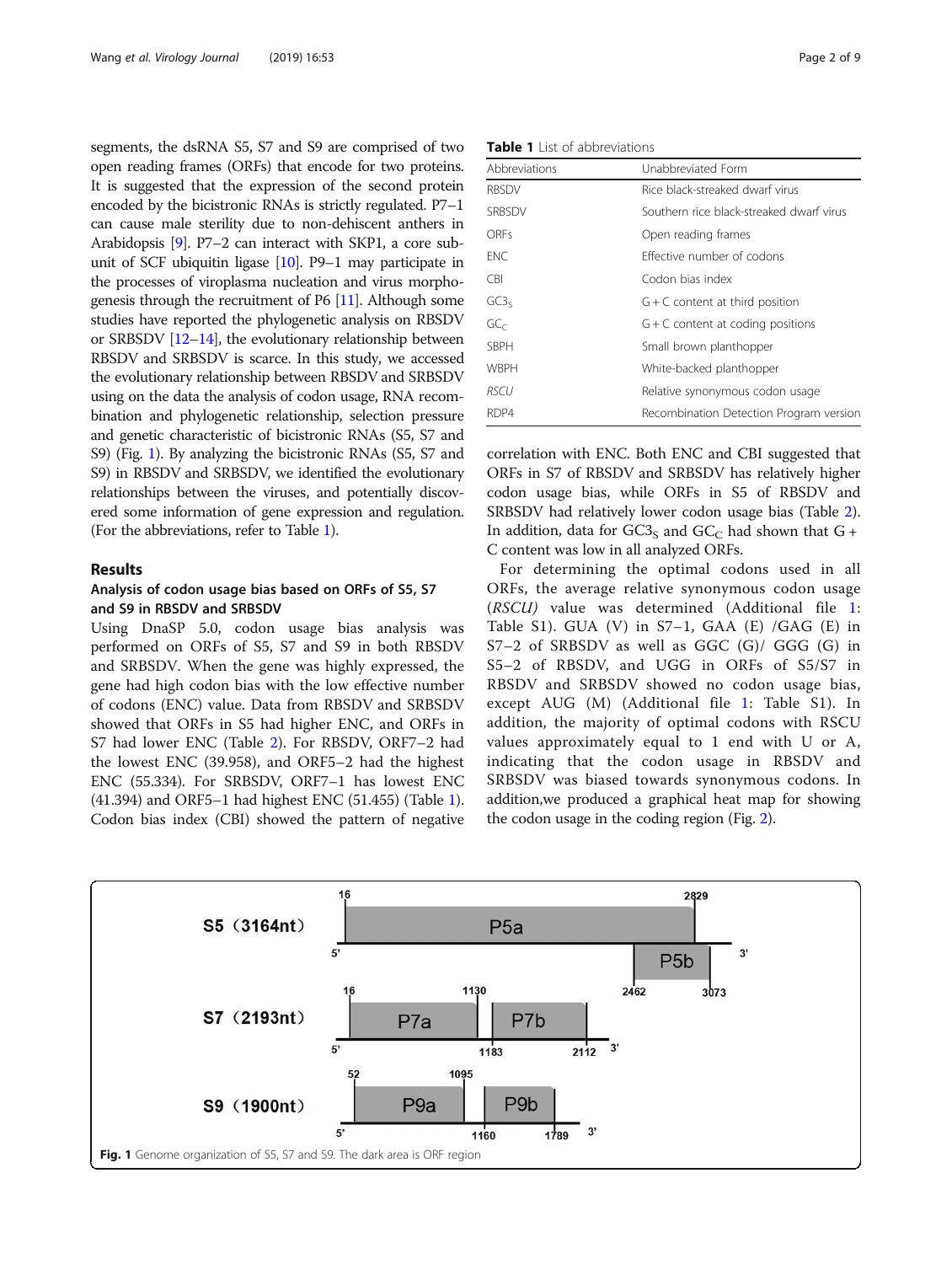# <span id="page-2-0"></span>Recombination analysis

Recombination analysis, used to identify potential evolutionary relationships between RBSDV and SRBSDV, detected no recombination for S5. Only one recombination was detected for S7 (Table [3](#page-3-0)). All of the recombination sequences, major and minor parents were the sequences from RBSDV S7. For S9, we detected higher recombination frequency with a total of 9 recombination events (Table [3](#page-3-0)). We also detected recombination events between RBSDV S9 and SRBSDV S9. For event 9–7, recombination of position 82–1184 in RBSDV S9 (HQ731500) was derived from major parent SRBSDV S9(HM998852) and minor parent SRBSDV S9 (HF955003). For other events, drivers were RBSDV S9 and minor parents were SRBSDV S9. These results suggest that S9 of RBSDV and SRBSDV underwent frequent RNA recombination during natural evolution. It also suggests that genome information of RBSDV and SRBSDV may be exchanged when infecting the same host plant.

# Phylogenetic analysis of S5, S7 and S9 in RBSDV and **SRBSDV**

For further identifying the evolutionary relationship between RBSDV and SRBSDV, phylogenetic trees were constructed based on S5, S7 and S9 via MEGA 5.0, respectively (Fig. [3\)](#page-3-0). In a phylogenetic tree of S5, RBSDV S5 formed two clades (I and II) and SRBSDV S5 formed clade III (Fig. [3](#page-3-0)a).

| <b>Table 2</b> Codon usage for ORFs of S5, S7 and S9 in Rice black- |  |
|---------------------------------------------------------------------|--|
| streaked dwarf virus and Southern rice black-streaked dwarf         |  |
| virus                                                               |  |

| Virus         | <b>ORFs</b>   | ENC    | <b>CBI</b> | GC3 <sub>5</sub> | GC <sub>C</sub> |
|---------------|---------------|--------|------------|------------------|-----------------|
| <b>RBSDV</b>  | ORF5-1        | 49.982 | 0.323      | 0.329            | 0.372           |
|               | ORF5-2        | 55.334 | 0.312      | 0.384            | 0.378           |
|               | $ORF7-1$      | 45.780 | 0.498      | 0.231            | 0.354           |
|               | $ORF7-2$      | 39.958 | 0.598      | 0.227            | 0.324           |
|               | ORF9-1        | 47.382 | 0.422      | 0.298            | 0.356           |
|               | ORF9-2        | 43.354 | 0.541      | 0.189            | 0.296           |
| <b>SRBSDV</b> | ORF5-1        | 51.455 | 0.323      | 0.365            | 0.379           |
|               | ORF5-2        | 46.595 | 0.342      | 0.334            | 0.360           |
|               | $ORF7-1$      | 41.394 | 0.569      | 0.210            | 0.343           |
|               | <b>ORF7-2</b> | 43.882 | 0.539      | 0.217            | 0.304           |
|               | ORF9-1        | 45.992 | 0.445      | 0.291            | 0.356           |
|               | ORF9-2        | 47.494 | 0.516      | 0.256            | 0.322           |

It implies S5 independently evolved in RBSDV and SRBSDV. In phylogenetic tree of S7, there are three clades. Clade I and II consist of RBSDV S7. Clade III includes RBSDV S7 (KC134295) and SRBSDV S7 (Fig. [3b](#page-3-0)). These results highlight a close relationship between RBSDV S7 and SRBSDV S7. Phylogenetic tree of S9 also produced three clades with clade I consists of three SRBSDV S9 s and

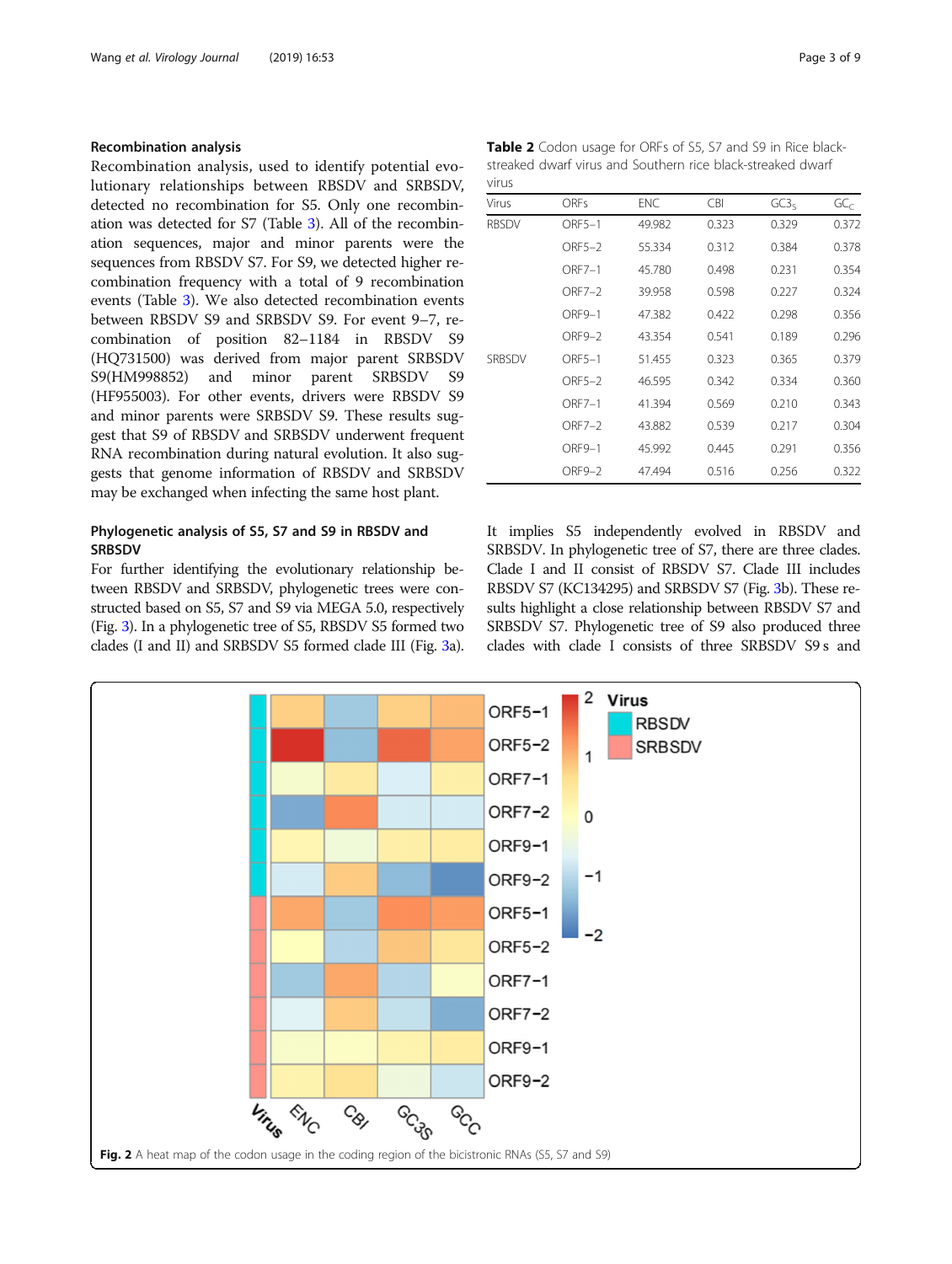<span id="page-3-0"></span>Table 3 Recombination events of S7 and S9 in RBSDV and SRBSDV

| Event<br>number | Recombination | Breakpoint     |      | Supporting   | Major Parent       | Minor Parent       | P-value                 |
|-----------------|---------------|----------------|------|--------------|--------------------|--------------------|-------------------------|
|                 | sequence      | Begin          | End  | software     |                    |                    |                         |
| $7 - 1$         | HF955011(S7)  | 1262           | 1313 | <b>RGMCS</b> | HF954991           | AY147039           | $1.456 \times 10^{-9}$  |
| $9 - 1$         | AF459812(S9)  | 16             | 1472 | <b>RGMS</b>  | HO7315000          | HF955003           | $2.390 \times 10^{-10}$ |
| $9 - 2$         | AF536564(S9)  | 16             | 1472 | <b>RGMS</b>  | HO7315000          | Unknown (HF955003) | $2.390 \times 10^{-10}$ |
| $9 - 3$         | AJ291706(S9)  | 4              | 1472 | <b>RGMS</b>  | HO7315000          | Unknown (HF955003) | $1.081 \times 10^{-62}$ |
| $9 - 4$         | AY039705(S9)  | 16             | 1469 | <b>RGMS</b>  | HQ731500           | Unknown (HF955003) | $4.518 \times 10^{-21}$ |
| $9 - 5$         | AY050487(S9)  | 16             | 1469 | <b>RGMS</b>  | HO731500           | Unknown (HF955003) | $1.081 \times 10^{-62}$ |
| $9 - 6$         | HF955013(S9)  | 16             | 1469 | <b>RGMCS</b> | HO731500           | Unknown (HF955003) | $2.673 \times 10^{-9}$  |
| $9 - 7$         | HQ731500(S9)  | 82             | 1184 | <b>RGBMS</b> | Unknown (HM998852) | HF955003           | $1.011 \times 10^{-14}$ |
| $9 - 8$         | KC134297(S9)  | $\overline{4}$ | 1472 | <b>RGMS</b>  | HO731500           | Unknown (HF955003) | $7.524 \times 10^{-14}$ |
| $9 - 9$         | KM921681(S9)  | $\overline{4}$ | 1469 | <b>RGBMS</b> | HO731500           | Unknown (HF955003) | $4.625 \times 10^{-19}$ |

Note: R, RDP; G, GENECONV; M, MAXCHI; C, CHIMAERA; S, SISCAN; B, BOOTSCAN

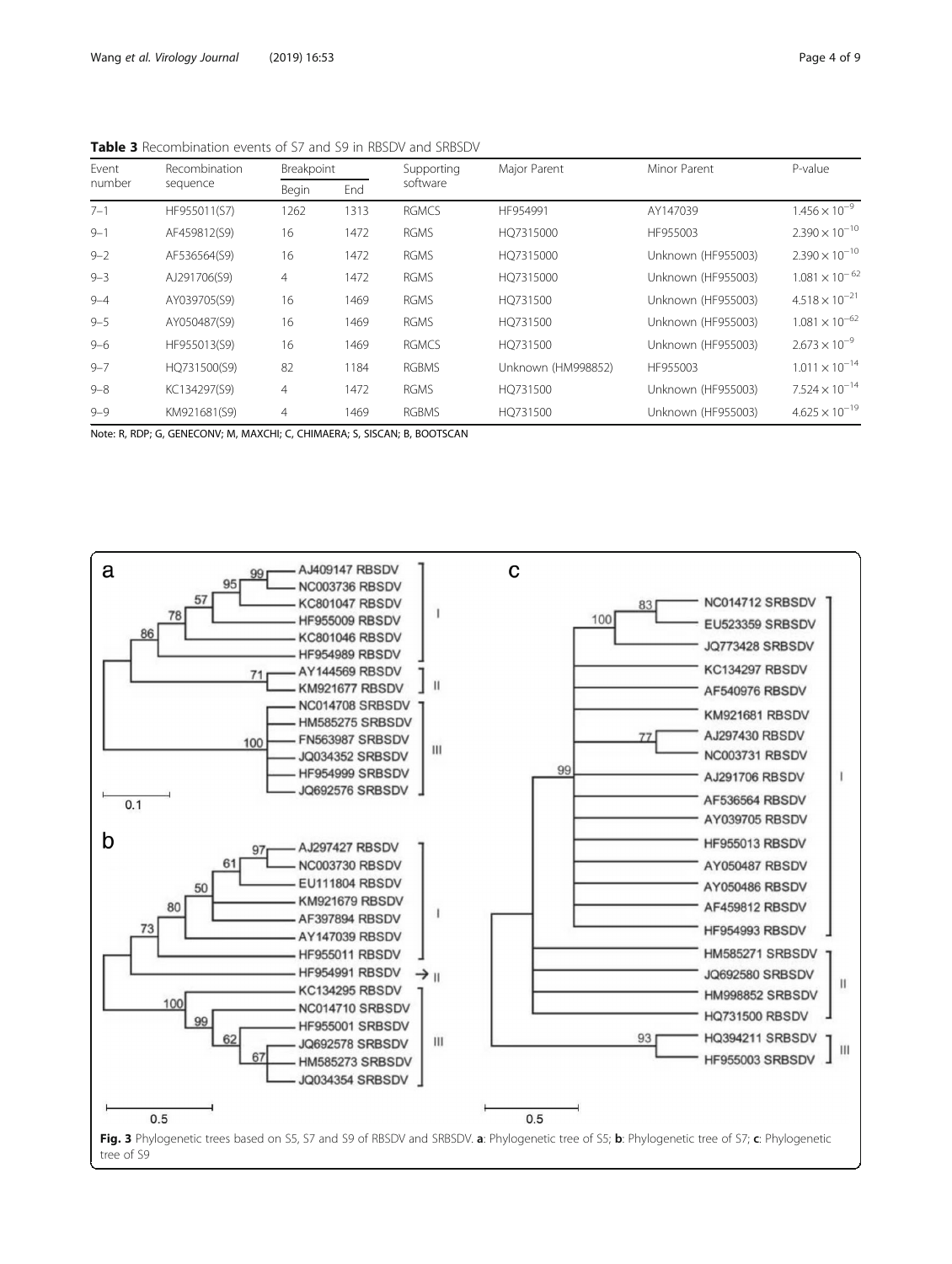thirteen RBSDV S9 s, clade II includes two SRBSDV S9 s and two RBSDV S9 s and clade III contains two SRBSDV S9 s (Fig. [3](#page-3-0)c). These results a potential genetic exchange between RBSDV S9 and SRBSDV S9 during natural evolution.

# Selection pressure on ORFs of S5, S7 and S9

The selection pressure on S5, S7 and S9 in RBSDV and SRBSDV were measured by calculating the ratios of non-synonymous  $(dN)$  and synonymous sites  $(dS)$ . When the value of ratio is more than 1, the gene is considered to be under positive or diversifying selection; when the value of ratio is less than 1, the selection is negative or purifying selection; and when the ratio is equal to 1, the selection is neutral. The statistics were performed on different subpopulations based on host and virus types (Table 4). Based on  $dN/dS$  value, ORF7-2 in viruses infecting maize underwent neutral selection with  $dN/dS$ ratio equal to 1, while other ORFs in different subpopulations underwent negative selection with  $dN/dS$  ratio less than 1 (Table 4). Different ratios indicate that ORFs experienced different negative selection pressure.

Based on  $dN$  and  $dS$  value, non-synonymous and synonymous substitution rates in ORFs were also identified. ORF5–1 and ORF5–2 in viruses infecting rice have relatively high  $dN$  value (0.605 and 1.289, respectively), indicating the high rates of non-synonymous substitu-tions in these ORFs (Table [3\)](#page-3-0).  $dS$  values of ORF9-1 (0.259) and ORF9–2 (0.348) in RBSDV and ORF9–2 (0.193) in SRBSDV were relatively high, indicating frequent synonymous nucleotide substitutions in these ORFs (Table 4). For maize infecting viruses, ORF9–1 and ORF9–2 had relatively high  $dS$  value (0.763 and 1.081, respectively). However, for rice infecting viruses, all ORFs, especially ORF5–1  $(dS: 1.039)$  and ORF5–2 (dS: 1.363), have relatively high dS values with ORF5-1

 $(dS: 1.039)$  and ORF5–2  $(dS: 1.363)$  had the highest values. It suggests that RBSDV and SRBSDV have a higher synonymous substitution rate when infecting rice, rather than maize.

#### Genetic differentiation and gene flow in S5, S7 and S9

Genetic differentiation and gene flow were analyzed using DnaSP 5.0. Test statistics Ks\*, Z, and Snn (see methods) were used to access genetic differentiation in S5, S7 and S9; and *Fst* and *Nm* were used to measure gene flow. The statistics were performed on different subpopulations according to virus type, host type and region (Table  $5$ ). The value of  $Ks^*$  ranged from 0 to 6.06298 (Table [5](#page-5-0)), which indicated the variations between the sequences (Table [5\)](#page-5-0). Compared to several kb genomes, the genetic difference was relatively low. The highest genetic difference (Ks\*: 6.06298) was in S9 of SRBSDV, but there was no genetic difference in S5, S7 or S9 (Ks\*: 0) between Zhejiang and Anhui (Table [5](#page-5-0)).

Different subpopulations showed different gene flow. For S5, gene flow within RBSDV or SRBSDV was frequent with the absolute value of Fst less than 0.33 (Table [5](#page-5-0)). This pattern also applied to S7 and S9 within RBSDV and SRBSDV. For S5, S7 and S9 between RBSDV and SRBSDV, there was an infrequent gene flow with Fst more than 0.33. We also observed a substantial local differentiation with Nm less than 1. For S5 and S7 between maize and rice, there was an infrequent gene flow with Fst more than 0.33. However, we found a low frequency of genetic differentiation with Nm more than 1. For S9 between maize and rice, there is a frequent gene flow with Fst less than 0.33 and low frequency of genetic differentiation with  $Nm$  more than 1. Different regions had different gene flow patterns. For S5 and S7 between Jiangsu and Zhejiang, or between Zhejiang and

**Table 4** Non-synonymous and synonymous substitution in ORFs of S5, S7 and S9

|              | <b>ORFs</b>   | dN                | dS                | dN/dS |        | <b>ORFs</b>   | dN                | dS                | dN/dS |
|--------------|---------------|-------------------|-------------------|-------|--------|---------------|-------------------|-------------------|-------|
| <b>RBSDV</b> | ORF5-1        | $0.013 \pm 0.002$ | $0.105 \pm 0.008$ | 0.124 | SRBSDV | ORF5-1        | $0.006 \pm 0.001$ | $0.021 \pm 0.003$ | 0.286 |
|              | ORF5-2        | $0.015 \pm 0.004$ | $0.053 \pm 0.012$ | 0.283 |        | ORF5-2        | $0.005 \pm 0.002$ | $0.012 \pm 0.006$ | 0.417 |
|              | <b>ORF7-1</b> | $0.002 \pm 0.001$ | $0.071 \pm 0.009$ | 0.028 |        | ORF7-1        | $0.001 \pm 0.001$ | $0.009 \pm 0.004$ | 0.111 |
|              | ORF7-2        | $0.010 \pm 0.002$ | $0.089 \pm 0.013$ | 0.112 |        | ORF7-2        | $0.001 \pm 0.001$ | $0.012 \pm 0.006$ | 0.083 |
|              | ORF9-1        | $0.033 \pm 0.004$ | $0.259 \pm 0.028$ | 0.127 |        | ORF9-1        | $0.008 \pm 0.002$ | $0.014 \pm 0.003$ | 0.571 |
|              | ORF9-2        | $0.032 \pm 0.012$ | $0.348 \pm 0.101$ | 0.092 |        | ORF9-2        | $0.090 \pm 0.011$ | $0.193 \pm 0.049$ | 0.466 |
| Maize        | ORF5-1        | $0.002 \pm 0.001$ | $0.025 \pm 0.006$ | 0.08  | Rice   | ORF5-1        | $0.605 \pm 0.067$ | $1.039 \pm 0.135$ | 0.582 |
|              | ORF5-2        | $0.004 \pm 0.003$ | $0.028 \pm 0.015$ | 0.143 |        | ORF5-2        | $1.289 \pm 0.391$ | $1.363 \pm 0.362$ | 0.946 |
|              | ORF7-1        | $0.001 \pm 0.001$ | $0.023 \pm 0.007$ | 0.043 |        | <b>ORF7-1</b> | $0.085 \pm 0.012$ | $0.772 \pm 0.140$ | 0.110 |
|              | ORF7-2        | $0.003 \pm 0.002$ | $0.003 \pm 0.011$ | 1.0   |        | ORF7-2        | $0.168 \pm 0.055$ | $0.994 \pm 0.316$ | 0.169 |
|              | ORF9-1        | $0.101 \pm 0.010$ | $0.763 \pm 0.113$ | 0.132 |        | ORF9-1        | $0.091 \pm 0.010$ | $0.683 \pm 0093$  | 0.133 |
|              | ORF9-2        | $0.102 \pm 0.046$ | $1.081 \pm 0.394$ | 0.094 |        | ORF9-2        | $0.122 \pm 0.030$ | $0.980 \pm 0.280$ | 0.124 |
|              |               |                   |                   |       |        |               |                   |                   |       |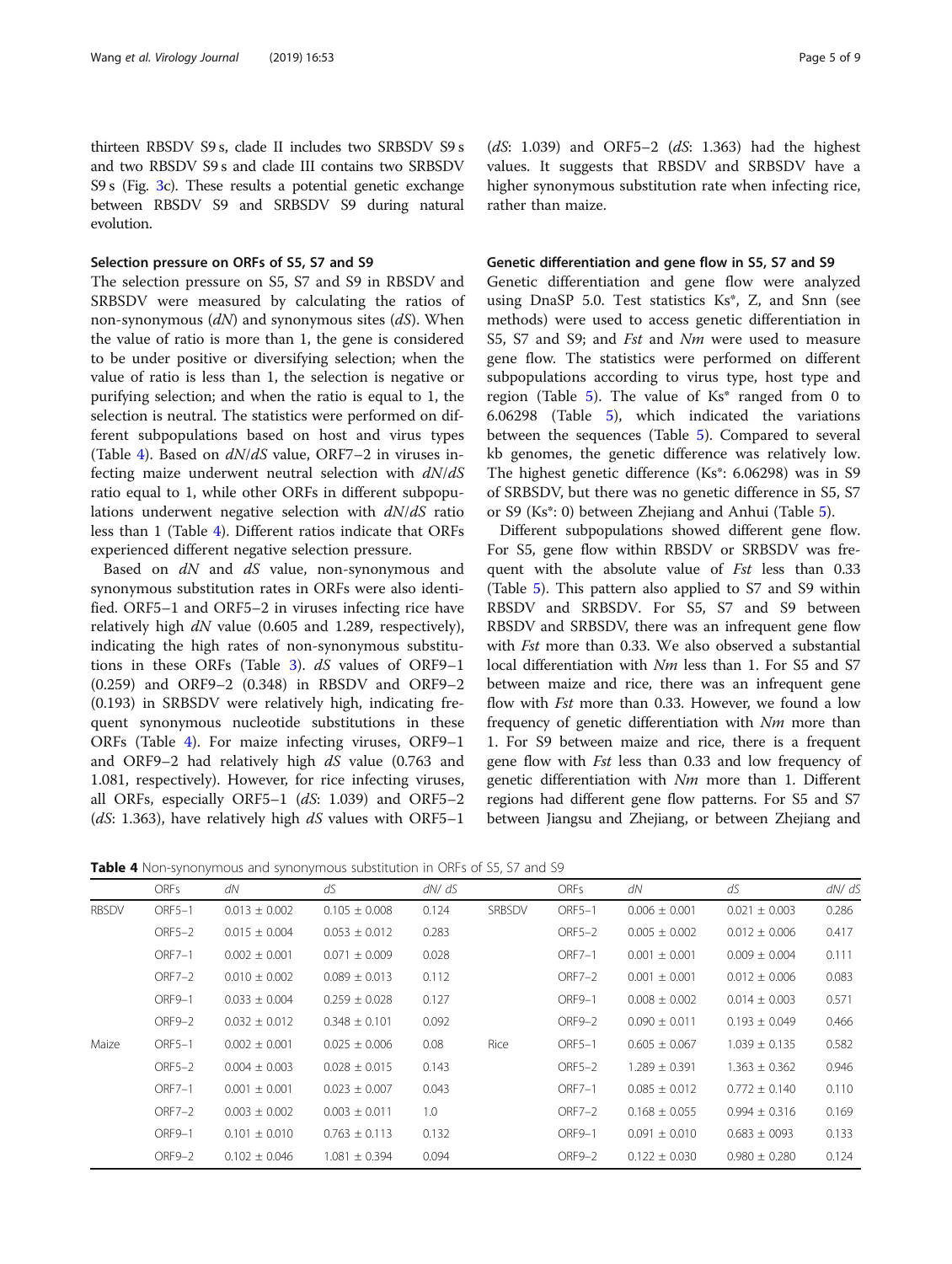| sequences      | subpopulations   | Ks*     | Ζ       | Snn     | Nm   | Fst        |
|----------------|------------------|---------|---------|---------|------|------------|
| S <sub>5</sub> | <b>RBSDV</b>     | 4.68574 | 2.63348 | 0.06250 | 5.08 | $-0.21377$ |
|                | SRBSDV           | 3.52466 | 1.99848 | 0.16667 | 1.40 | $-0.10526$ |
|                | RBSDV-SRBSDV     | 4.03210 | 2.77618 | 1.0000  | 0.02 | 0.96173    |
|                | Maize-Rice       | 3.82262 | 7.93333 | 1.0000  | 4.56 | 0.78107    |
|                | Jiangsu-Zhejiang | 4.75212 | 7.83333 | 0.83333 | 0.71 | 0.40672    |
|                | Zhejiang-Anhui   | 0.0000  | 0.00000 | 0.75000 | 0.50 | 0.42143    |
|                | Jiangsu-Anhui    | 4.75212 | 1.83501 | 0.33333 | 12.0 | 0.13397    |
| S7             | <b>RBSDV</b>     | 4.52336 | 2.77535 | 0.16667 | 1.52 | $-0.01867$ |
|                | SRBSDV           | 1.90126 | 1.45543 | 0.2000  | 0.99 | $-0.18605$ |
|                | RBSDV-SRBSDV     | 3.70347 | 2.79015 | 0.92857 | 0.09 | 0.86866    |
|                | Maize-Rice       | 3.54044 | 1.95144 | 0.85714 | 5.20 | 0.14586    |
|                | Jiangsu-Zhejiang | 3.04377 | 1.13373 | 1.0000  | 0.61 | 0.57143    |
|                | Zhejiang-Anhui   | 0.0000  | 0.0000  | 0.75000 | 0.50 | 0.61463    |
|                | Jiangsu-Anhui    | 3.04377 | 0.59725 | 0.80000 | 30.0 | 0.48168    |
| S9             | <b>RBSDV</b>     | 3.89158 | 3.54343 | 0.35714 | 1.75 | 0.04670    |
|                | SRBSDV           | 6.06298 | 2.36085 | 0.62500 | 2.80 | $-0.13159$ |
|                | RBSDV-SRBSDV     | 4.85276 | 4.08636 | 0.73810 | 0.62 | 0.33722    |
|                | Maize-Rice       | 3.79931 | 2.70675 | 0.9000  | 8.51 | 0.02095    |
|                | Jiangsu-Zhejiang | 2.55985 | 1.66296 | 0.71429 | 4.62 | 0.00696    |
|                | Zhejiang-Anhui   | 0.00000 | 0.00000 | 0.71429 | 0.61 | $-0.00378$ |
|                | Jiangsu- Anhui   | 2.55985 | 1.85037 | 0.25000 | 4.62 | $-0.10000$ |

<span id="page-5-0"></span>Table 5 Genetic differentiation and gene flow between subpopulations

Anhui, there is an infrequent gene flow with substantial local differences. For S5, S7 and S9 between Jiangsu and Anhui, there was a low frequency of genetic differentiation with  $Nm$  more than 1.

# Neutrality tests on S5, S7 and S9 in RBSDV and SRBSDV

The neutrality test was based on the differences between the number of segregating sites and the average number of nucleotide differences. To testing the neutrality hypothesis and perform population demography, values for Tajima's D, Fu and Li's D, and Fu and Li's F were calculated using DnaSP version 5.0 (Table 6). Except for the Tajima's D value of ORF7–2 in RBSDV, all Tajima's D values of other ORFs in RBSDV and SRBSDV are significantly far away from 0, which indicates these ORFs were under natural selection.

In terms of Fu & Li's D and F statistical tests, we found different patterns exist in RBSDV and SRBSDV. For SRBSDV, all values of Fu & Li's D and F are negative, indicating that S5, S7 and S9 of SRBSDV have a tendency to expand with a low frequency of polymorphism. RBSDV, ORF7–1, ORF9–1 and ORF9–2 had a low frequency of polymorphism with a negative value of Fu & Li's D and F. In contrast ORF5–1, ORF5–2 and ORF7–2 may have a high frequency of polymorphism with a positive value of Fu & Li's D and F.For SRBSDV, all values of Fu and Li's D and F were negative, indicating that S5, S7

Table 6 Neutrality test of S5, S7 and S9 in RBSDV and SRBSDV

| <b>RBSDV</b> | Taiima's D | Fu & li's D | Fu & li's F | SRBSDV   | Taiima's D | Fu & Li's D | Fu &Li's F |
|--------------|------------|-------------|-------------|----------|------------|-------------|------------|
| ORF5-1       | $-0.00508$ | 0.40941     | 0.34886     | ORF5-1   | $-0.66188$ | $-0.61629$  | $-0.68738$ |
| ORF5-2       | $-0.06959$ | 0.36868     | 0.29669     | ORF5-2   | $-0.79480$ | $-0.85062$  | $-0.90575$ |
| ORF7-1       | $-1.53102$ | $-1.60532$  | $-1.78365$  | ORF7-1   | $-0.07339$ | $-0.07339$  | $-0.07686$ |
| ORF7-2       | $-0.24789$ | 0.69109     | 0.52040     | $ORF7-2$ | $-0.80734$ | $-0.80734$  | $-0.84548$ |
| ORF9-1       | $-2.01232$ | $-2.30495$  | $-2.55773$  | ORF9-1   | $-1.26116$ | $-1.05424$  | $-1.23976$ |
| ORF9-2       | $-2.04066$ | $-2.35516$  | $-2.60827$  | ORF9-2   | $-2.03684$ | $-2.31023$  | $-2.52287$ |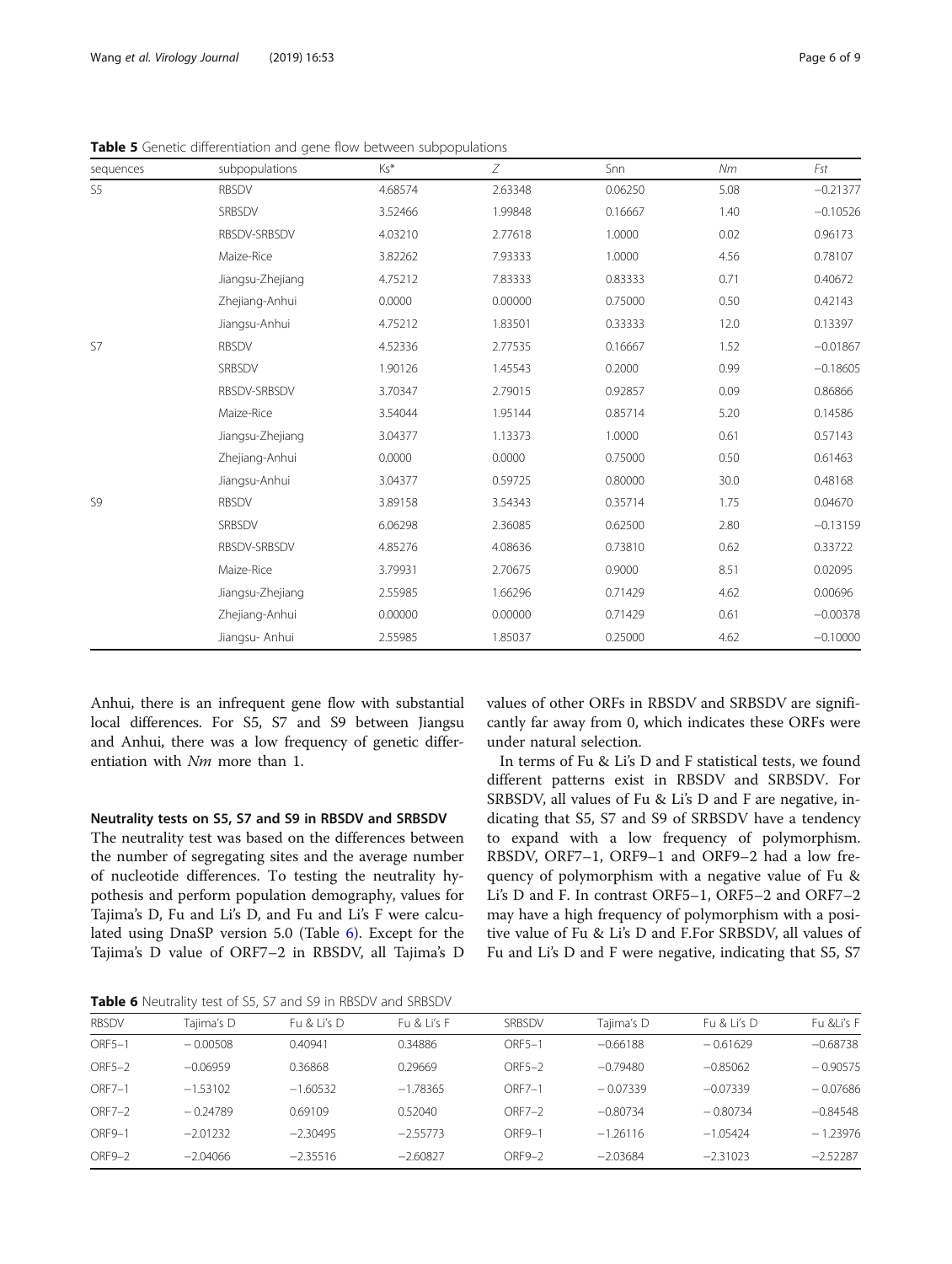and S9 of SRBSDV may have a tendency to expand with a low frequency of polymorphism.

#### **Discussion**

Consistent with increasing trends in global export of agriculture commodities, RBSDV and SRBSDV have been spreading rapidly worldwide. During a rapid spread phase, these viruses may have maintained different evolutionary trajectories based on specific host and the environment. Although some previous studies have reported the phylogenetic analyses on RBSDV or SRBSDV separately [[12](#page-8-0)–[14](#page-8-0)], but the studies on the evolutionary relationship between RBSDV and SRBSDV was rare. In this study, we examined a potential evolutionary relationship between these viruses by performing an evolutionary analysis of S5, S7 and S9 in RBSDV and SRBSDV.

Codon usage bias has been reported for viruses (CIT-ATION), including those infect humans (CITATION). Such biases provide information about virus-host coevolution [\[15](#page-8-0), [16\]](#page-8-0). A detailed comparative analysis was performed to evaluate the degrees of codon usage bias about ORFs of S5, S7 and S9. In general, RBSDV and SRBSDV showed similar patterns of codon usage bias for ORFs of S5, S7 and S9 (Table [1](#page-1-0)). Compared with other ORFs, ORFs in S7 of RBSDV and SRBSDV had relatively higher codon usage bias with lowest ENC value. Low ENC value was usually correlated to high expression [[17\]](#page-8-0). The correlation implies the evolutionary requirements for high expression of the ORFs, particularly ORF7–2, in S7. This potential high expression of ORF7– 2 was supported by a study of that evaluated a intergenic region between ORF7–1 and ORF7–2 that contains a high activity IRES (Yuan et al., in preparation). In addition, 5'UTR in S3 or S10 of RBSDV enhanced the translation of FLuc reporter gene and possess IRES activity in the absence or presence of the 5'cap structure. To the best of our knowledge, this is the first report on the effect of untranslated regions of ds RNA viruses on translation [\[18](#page-8-0)].

Recombination is a major evolutionary mechanism that commonly found in many plant RNA viruses, including RBSDV and SRBSDV [[12,](#page-8-0) [13](#page-8-0), [19](#page-8-0), [20](#page-8-0)]. Such recombination may prevent accumulation of mutations, help adapt to new hosts or environmental changes and overcome host resistance [[21](#page-8-0)–[23](#page-8-0)]. In this study, recombination events were detected between RBSDV and SRBSDV (e.g., recombination event 9–7) (Table [3](#page-3-0)). These results highlight the potential evolutionary relationship between RBSDV and SRBSDV. Moreover, phylogenetic analysis supported a evolutionary relationship. Clade III in the phylogenetic tree of S7 contained both RBSDV S7 and SRBSDV S7. Similar pattern was also found in clade I and II in the phylogenetic tree of S7. The close evolutionary

relationship highlights the frequent genetic exchange between RBSDV and SRBSDV when they infected the same host. It also suggests that these viruses may evolved from a single ancestor during evolution. Although the high nucleotide identity of these RBSDV and SRBSDV isolates, they may take different evolutionary path, and showed different host range or pathogenicity in the field. Finally, the selection pressure, gene flow, and recombination together promoted the evolution of the RBSDV and SRBSDV. The evolutionary trends under natural conditions may have a directing significance to the prevention and control of viral diseases.

# **Conclusions**

RBSDV and SRBSDV presented similar patterns of codon usage bias: ORFs in S7 with higher codon usage bias and ORFs in S5 with lower codon usage bias. Some isolates from RBSDV and SRBSDV formed a clade in the phylogenetic tree of S7 and S9. In addition, some recombination events in S9 occurred between RBSDV and SRBSDV. Our results implied a close evolutionary relationship between RBSDV and SRBSDV. Analysis of selection pressure, gene flow, and neutrality test also supports this potential relationship.

### Materials and methods

#### Sources of virus sequences

The sequences of bicistronic RNAs (S5, S7 and S9) in RBSDV and SRBSDV were referenced from [http://www.](http://www.ncbi.nlm.nih.gov/nucleotide/) [ncbi.nlm.nih.gov/nucleotide/](http://www.ncbi.nlm.nih.gov/nucleotide/).

#### Codon usage bias analysis

Codon usage bias analysis was performed using the DnaSP 5.0 [\[24](#page-8-0)–[26\]](#page-8-0). An effective number of codons (ENC) indicates a bias for synonymous codons rather than codon number or amino acid composition  $[26, 27]$  $[26, 27]$  $[26, 27]$  $[26, 27]$ . The value of ENC ranges from 20 to 61 [\[17](#page-8-0)]. ENC value 20 indicates that only one type of codon is used for each amino acid and the codon bias is maximum; When the value is 61, all synonymous codons of each amino acid are equally used and there was no codon bias [\[26](#page-8-0)]. When the gene is highly expressed, it has high codon bias with low ENC value [[17\]](#page-8-0). The codon bias index (CBI) is a measure of the deviation from the equal use of synonymous codons. The value of CBI ranges from 0 to 1 [[28\]](#page-8-0). If the value of CBI is higher, it indicates that the codon bias is higher.  $G + C3s$  is the  $G + C$  content at the third position.  $G + Cc$  is  $G + C$  content at coding po-sitions [[26\]](#page-8-0). Relative Synonymous Codon Usage (RSCU) values represent the number of times a particular codon is observed, relative to the number of times that the codon would be observed for a uniform synonymous codon usage. In the absence of any codon usage bias,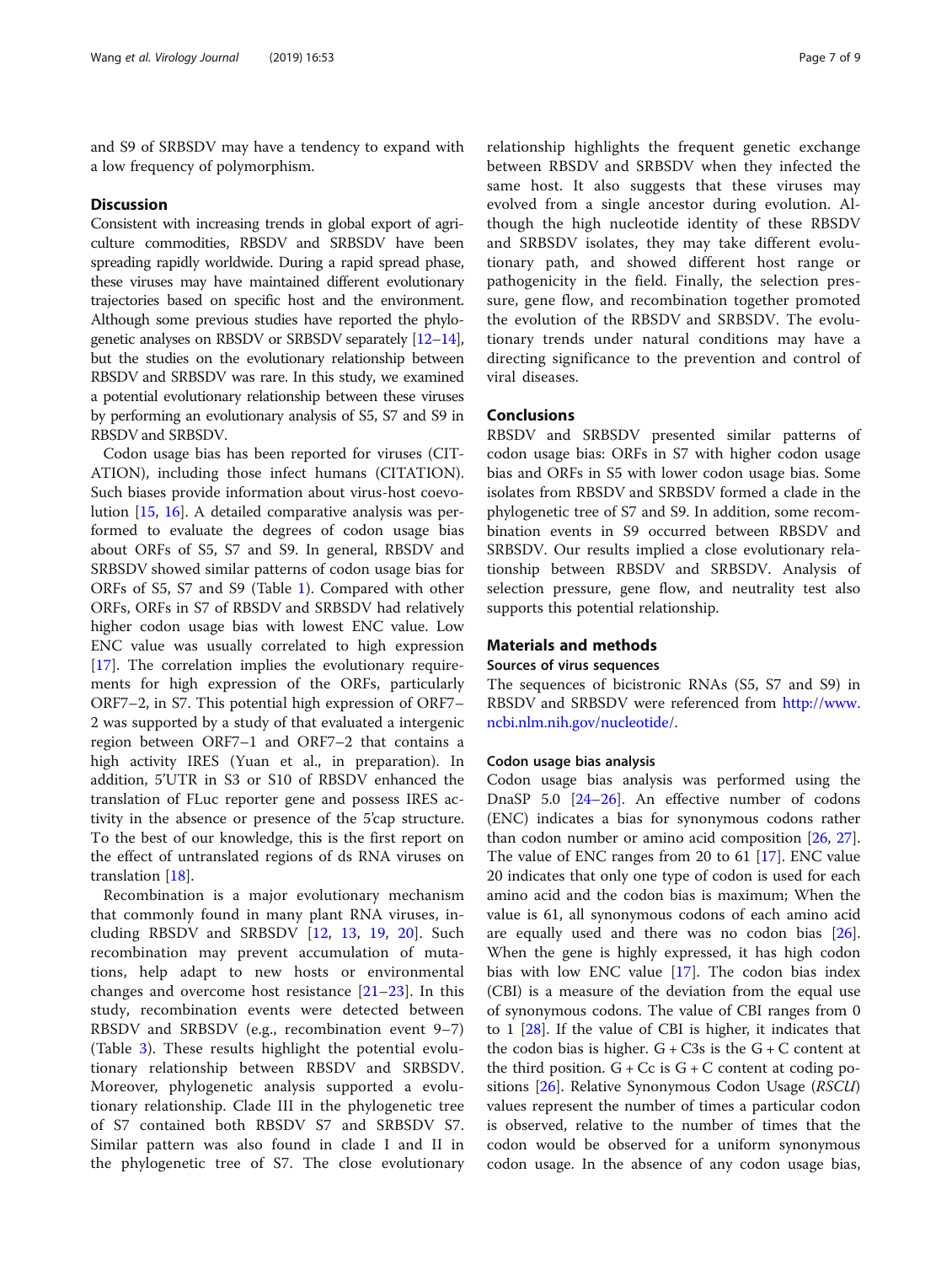<span id="page-7-0"></span>the RSCU values would be 1.00. A value less than 1 (or more than 1) indicates that the codons are used less frequently (or more frequently) than expected [\[24](#page-8-0)].

# Recombination and phylogenetic analysis

Recombination analysis was performed using RDP, GENECONV, BOOTSCAN, MAXCHI, CHIMAERA, 3SEQ and SISCAN programs in RDP 4 software package with a default setting  $[28]$  $[28]$ . When the *p*-values was less than  $10^{-6}$  and the value of Z was more than 3 at the same time, the events supported by at least four programs were considered to be recombination [[19,](#page-8-0) [29,](#page-8-0) [30\]](#page-8-0). Phylogenetic analysis was performed using MAGE5. Phylogenetic trees were constructed using the neighbor-joining (NJ) method as described previously [\[31](#page-8-0)]. The number of bootstrap replicates was 1000. Branches with less than 50% bootstrap value were collapsed.

#### Detection of selection pressure

Selection pressure was performed using the software MAGE5.0 as described in previous studies [[31](#page-8-0)–[33](#page-8-0)] The ratios of dN/dS was used to describe the selection pressure. Here,  $dN$  is the average number of non-synonymous substitutions per site.  $dS$  is the average number of synonymous substitutions per site [[31](#page-8-0)]. When a value of  $dN/dS$  is more than 1, the gene is considered to be under positive or diversifying selection; when a value of  $dN/dS$  is less than 1, the selection is negative or purifying; Finally, when  $dN/dS$  is equal to 1, the selection is neutral [\[31](#page-8-0), [32\]](#page-8-0).

#### Analysis of genetic differentiation and gene flow

Genetic differentiation and gene flow analyses were performed using the software DnaSP 5.0 [[34](#page-8-0)]. Genetic differentiation was evaluated using sequence based statistics, Ks\*, Z, and Snn (the nearest-neighbor statistic). where Ks\* is a weighted average of differences between the sequences. Z is a rank statistic, and Snn represents how often the nearest neighbors' in the sequences are from the same location [\[35](#page-8-0), [36](#page-8-0)]. Gene flow was estimated by measuring *Fst* and *Nm*, where *Fst* represents the component of genetic variation between populations and Nm represents the female effective size of female population (N) and migration rate among populations  $(m)$  [\[34\]](#page-8-0). The *Fst* values ranges from 0 to 1. When a value is more than 0.33, it implies that there is an infrequent gene flow. A value of < 0.33 implies a frequent gene flow  $[20, 34]$  $[20, 34]$  $[20, 34]$  $[20, 34]$ . A *Nm* value of less than 1, it implies a genetic drift with a substantial local differentiation. A value of  $Nm$  is more than 1 implies a frequent gene flow with a low frequency of genetic differentiation [\[34](#page-8-0)].

# Neutrality tests and population demography

Software DnaSP5.0 was used to detect the value of Tajima's D, Fu & Li's D and F statistics [[34\]](#page-8-0). The Tajima's D test statistic was proposed for testing the hypothesis that states all the mutations are selectively neutral [\[37](#page-8-0)]. The test compares the differences between the number of segregating sites and the average number of nucleotide differences. A Tajima's D value away from 0(i.e. < or > 0) implies population under natural selection. The Fu & Li's D test statistics measure the differences between the number of singletons and the total number of mutations  $[38]$  $[38]$ . The F test statistics measures the differences between the number of singletons and the average number of nucleotide differences between pairs of sequences [\[38](#page-8-0), [39](#page-8-0)]. A negative value for Fu & Li's D and F implies a low population diversity but still tends to expand. A negative value further implies a population with a low frequency of polymorphism.

# Additional file

[Additional file 1:](https://doi.org/10.1186/s12985-019-1163-3) Table S1. Relative synonymous codon usage (RSCU) values for each codon in S5, S7 and S9 of RBSDV and SRBSDV. Table S2. The sequence of RBSDV and SRBSDV information used in this paper. (DOCX 29 kb)

#### Acknowledgements

We are grateful to Prof. Hongkai Wang, University of Zaozhuang for valuable suggestions and critical modification on the manuscript, and acknowledge TopEdit LLC for the linguistic editing and proofreading during the preparation of this manuscript.

#### Funding

This work was supported by grants from The National Natural Science Foundation of China (31872638 and 31670147), The Shandong Province Natural Sciences Foundation of China (ZR2013CM015), Scientific Research Foundation for Ph.D.Programs of Zaozhuang University (2018BS040, 2018BS045), and Science and technology Program of Zaozhuang.

#### Availability of data and materials

The sequences of bicistronic RNAs (S5, S7 and S9) in RBSDV and SRBSDV were referenced from <http://www.ncbi.nlm.nih.gov/nucleotide/>. (Additional file 1: Table S2); And the data is analyzed by bioinformatics using different software packages and methods.

#### Authors' contributions

ZH contributed to the design of the study. CM contributed to the statistical analysis, and drafting the manuscript. YH contributed to the data analysis. CS and QL contributed to drafting the manuscript. XF contributed to data analysis and drafting the manuscript. DY contributed to the design of the study, data analysis and drafting the manuscript. All authors read and approved the final manuscript.

#### Ethics approval and consent to participate

Not applicable.

#### Consent for publication

The authors declare that they agreed to publish this paper with the permission of the publishing houses.

#### Competing interests

The authors declare that they have no competing interests.